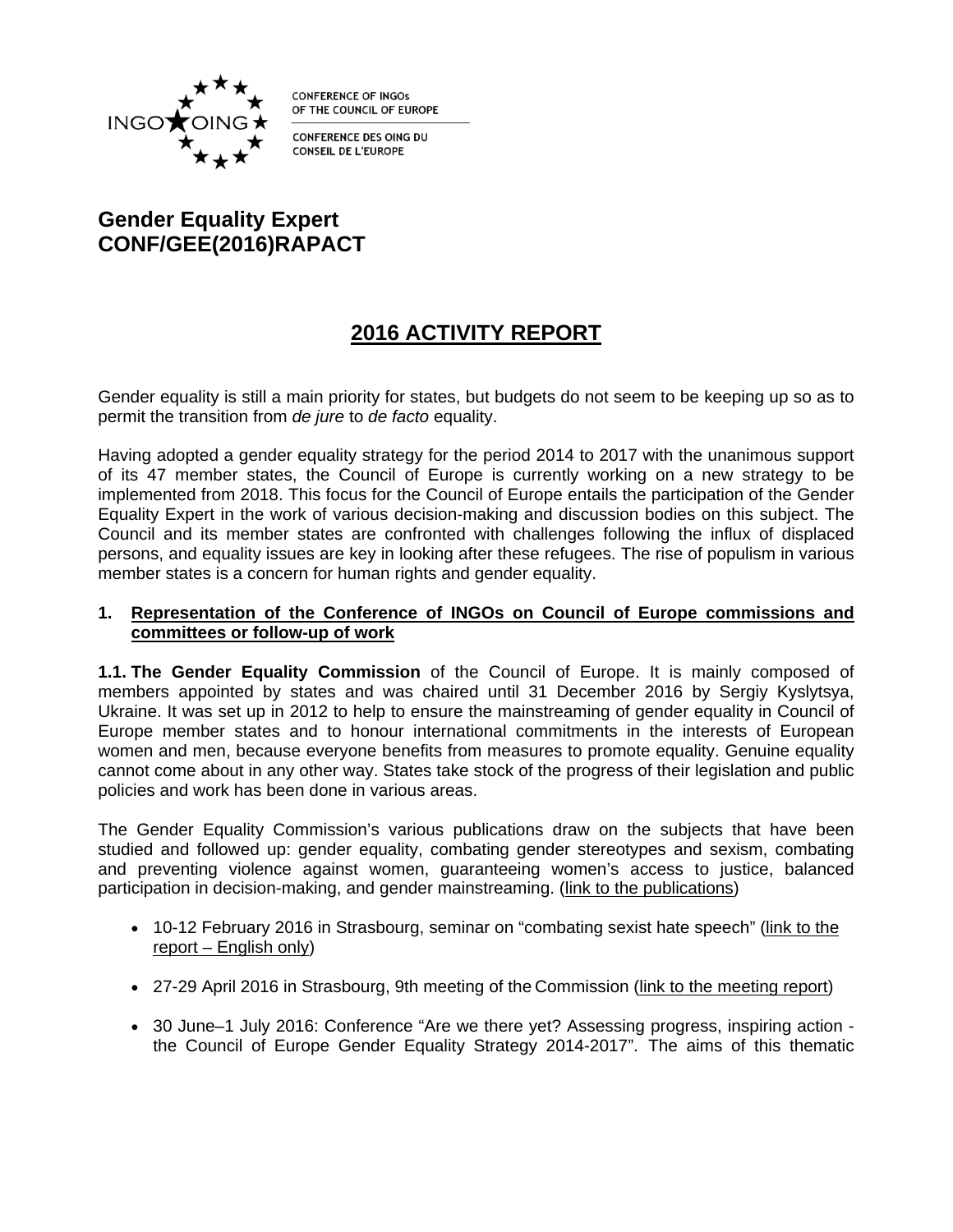[conference, o](http://www.coe.int/fr/web/genderequality/tallinn-conference)rganised by the Gender Equality Commission in partnership with the Estonian Ministry of Social Affairs, were to discuss the implementation of the Council of Europe Gender Equality Strategy, highlight progress and results, and exchange ideas for the preparation of the next Strategy

- 16–18 November 2016, Strasbourg: On the occasion of the Commission's 10th meeting, an exchange of views took place with the Council of Europe's Commissioner for Human Rights [\(link to the Commissioner's work in this area – English only\)](https://rm.coe.int/CoERMPublicCommonSearchServices/DisplayDCTMContent?documentId=09000016806bfc32)
- **1.2. [Committee on Equality and Non-Discrimination of](http://website-pace.net/fr/web/as-ega/main)** the **Council of Europe Parliamentary Assembly**
	- 11 March 2016, Council of Europe, Paris
	- 9 September 2016, Senate, Paris
	- 13 October 2016, Strasbourg
	- 6 December 2016, Council of Europe, Paris

Outside personalities are frequently asked to speak, and the parliamentarians present the various reports to be found on the website, such as those on the role of women in the armed forces, cyberdiscrimination and online hate speech, the inclusion of people with disabilities, discrimination and violence against women refugees, migration from a gender perspective: empowering women as key actors for integration, the fight against female genital mutilation, putting an end to sexual violence and the harassment of women in public, the promotion of human rights and the elimination of discrimination against intersex persons, etc.

## **1.3. The Committee of the Parties to the Istanbul Convention met on 26 April 2016 for the third time.**

States are continuing to ratify the [Convention](https://rm.coe.int/CoERMPublicCommonSearchServices/DisplayDCTMContent?documentId=0900001680462533) and they will soon be joined by the European Union. Parliaments are playing a key role. Ms Acar, President of the Group of Experts on Action against Violence against Women and Domestic Violence (GREVIO), said the evaluation procedure had begun with Austria and Monaco, marking the start of the implementation of the [Convention](https://rm.coe.int/CoERMPublicCommonSearchServices/DisplayDCTMContent?documentId=0900001680462533). In March 2016, a very extensive questionnaire had been developed, which was addressed to states but was also very useful for NGOs wishing to contribute to the shadow report that they could draw up when their country was assessed.

The Gender Equality Expert, who represents the Council of Europe Conference of INGOs, informed the Committee about a future event to be organised by University Women of Europe and supported by the network Women Against Violence Europe. It is due to be held on 20 May 2016 at the ancient theatre in Syracuse, Italy.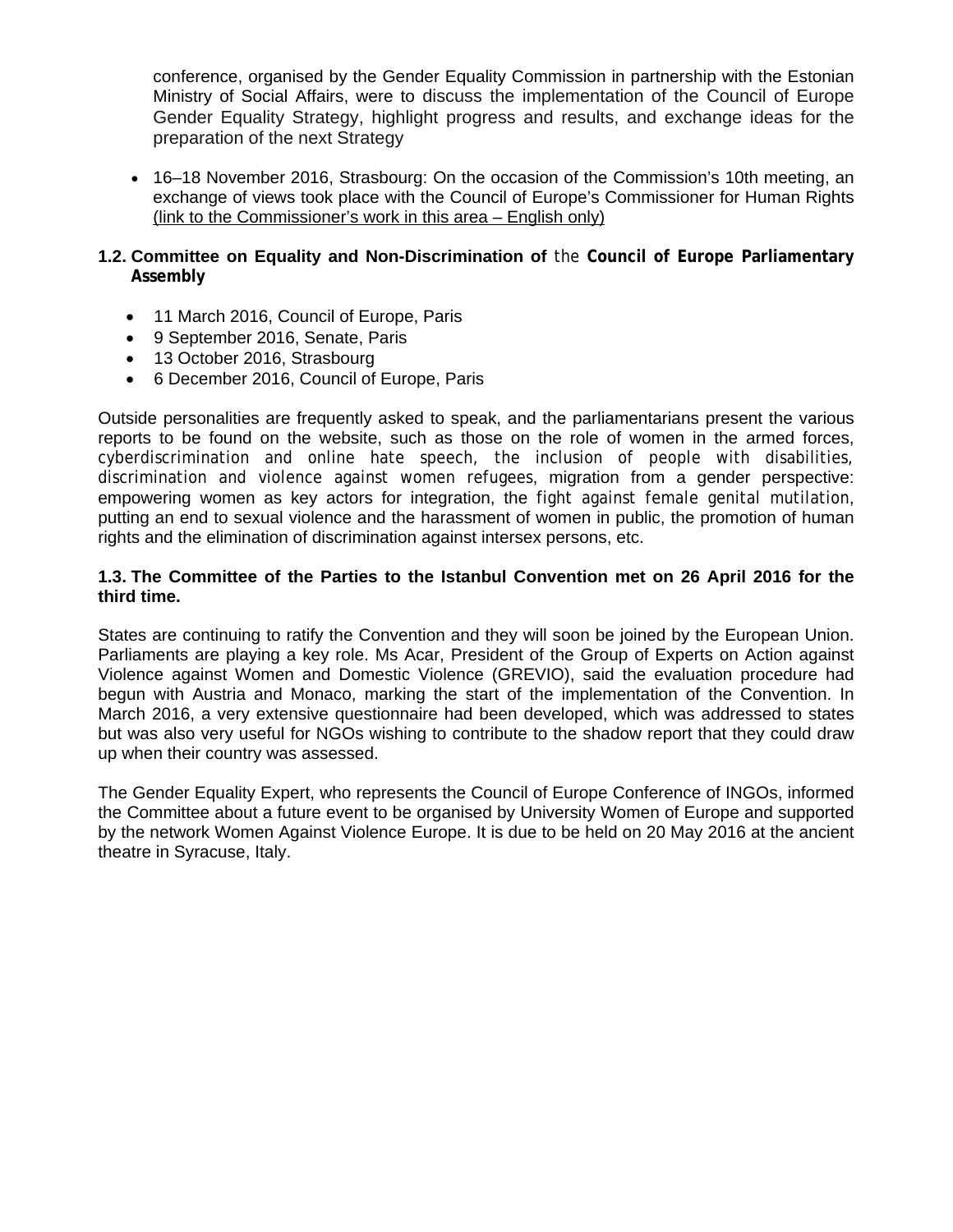# **1.4. The Steering Committee for Human Rights, whose Conference of INGOs representative is Jean-Bernard Marie**

Following the sending out of a questionnaire on genital mutilation and forced marriages, which the Gender Equality Expert passed on to the Conference of INGOs, a drafting group responsible for drawing up a best practices tool for states to combat female genital mutilation and forced marriages, chaired by Rob Linham, United Kingdom, met on 21 to 23 September 2016.

## **1.5. The Steering Committee for Culture, Heritage and Landscape**

Eurimages has set up an *ad hoc* working group to draw up a recommendation on the presence of women in the audiovisual industry. The first meeting was held on 1 and 2 December 2016 at the OECD in Paris with a mixed panel of female directors, video games specialists and journalists.

## **2. Active involvement in the Conference of INGOs**

The Gender Equality Expert was present at all the meetings of the Conference of INGOs held in 2016. She proposed a strategic plan.

 28 January 2016: organisation, at the Council of Europe, of a meeting on equality and on the contribution of the Istanbul Convention with Carolina Lasén Diaz and Cécile Gréboval, respectively Head and Programme Advisor of the Gender Equality Unit; Johan Friestedt**,** Administrator in the Violence against Women Unit and Secretariat member responsible for monitoring the implementation of the Istanbul Convention. Ms Lasén Diaz described the dynamics of public communications without gender stereotyping. She gave the floor to two INGOs to enable them to describe their work, Bettina Hahne on behalf of Soroptimist International of Europe, and Evgenia Giakoumopoulou on behalf of ACCESS.

Various contacts were established with the Congress of the Regions.

21 June 2016: throughout the year, the Human Rights and Religions working group worked on a questionnaire to which about 1,000 replies were received. It resulted in a side event on the subject of *[Are religions a place of emancipation for women? Progress and setbacks](https://rm.coe.int/CoERMPublicCommonSearchServices/DisplayDCTMContent?documentId=090000168066599b)*, which met with a lively response.

The Expert also carried out various representation missions, including:

- 30 May-3 June 2016, speech at the Conference of European Churches
- 20 June 2016*, Sexism and Racism* in Strasbourg with the participation of young people, with animations on sexism and stereotypes.
- 17-18 October 2016, 3rd International Conference on Men & Equal Opportunities (ICMEO)
- 25 November 2016, International Day for the Elimination of Violence against Women, speech on the Istanbul Convention at the Rouen Prefecture.

# **3. Lobbying activities**

- On the Istanbul Convention
- On the presence of women on boards
- In connection with COP 22
- On the CEDAW
- On equal pay for women and men